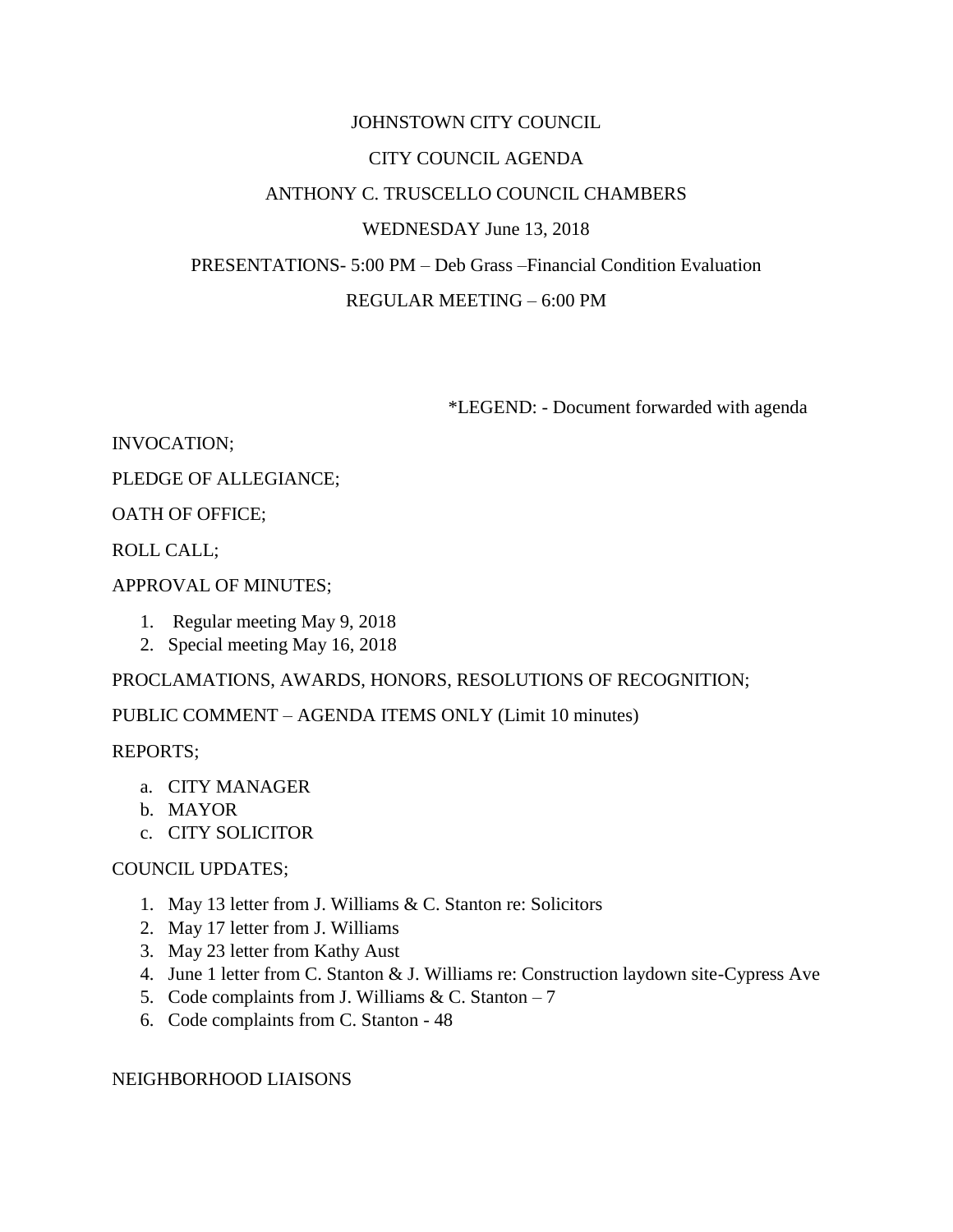#### **ORDINANCES FOR FINAL READ**

- 1. BILL NO. 18 OF 2018. AN ORDINANCE AMENDING ORDINANCE NO. 5166 PASSED FINALLY ON JANUARY 28, 2016, AMENDING ORDINANCE NO. 5152, PASSED FINALLY AUGUST 13, 2014, AMENDING ORDINANCE NO. 5103 PASSED FINALLY MARCH 28, 2012. (AND REPEALED) ALL RELATING TO AND ENACTING LATERAL TESTING BY MUNICIPALITY, AND AS ENACTED BY SECTION (4) OF ORDINANCE NO. 5166, NO. 5152, AND 5103.(**tabled 4-11-18)**
- 2. BILL NO. 20 OF 2018. AN ORDINANCE SPECIFICALLY AMENDING ORDINANCE NO. 4159 PASSED FINALLY IN COUNCIL THE 24th DAY OF OCTOBER, 1979 THE SHORT TITLE OF WHICH IS "THE ZONING ORDINANCE OF THE CITY OF JOHNSTOWN" BY REZONING CERTAIN BLOCKS OF LAND LOCATED IN THE 21<sup>ST</sup> WARD OF THE CITY OF JOHNSTOWN.

### **BILLS FOR FIRST READ**

- 1. BILL NO. 3 OF 2018 AN ORDINANCE DIRECTING THE CAMBRIA COUNTY BOARD OF ELECTIONS TO PLACE ON THE NOVEMBER, 2018 GENERAL ELECTION BALLOT, FOR THE CITY OF JOHNSTOWN, THE BALLOT REFERENDUM QUESTION FOR CONSIDERATION BY THE REGISTERED VOTERS OF THE CITY OF JOHNSTOWN, WHICH IF RECEIVING A MAJORITY OF THE VOTES CAST, ESTABLISHES A GOVERNMENTAL STUDY COMMISSION, AND FURTHER THE ELECTION OF SEVEN (7) GOVERNMENTAL STUDY COMMISSIONERS DURING THE NOVEMBER, 2018 GENERAL ELECTION, PURSUANT TO THE COMMONWEALTH OF PENNSYLVANIA 53 Pa. C.S.CHAPTERS 29 (Home Rule), 30 (Optional Plans) & 31 (Optional Plans) Home Rule Charter and Optional Plans Law **(Tabled 1-2-18)**
- 2. BILL NO. 4 OF 2018 AN ORDINANCE AMENDING ORDINANCE 4654, TITLED: AN ORDINANCE ESTABLISHING AN ADMINISTRATIVE CODE FOR THE CITY OF JOHNSTOWN, PENNYSLVANIA, DESIGNATING THE POWERS AND DUTIES OF THE COUNCIL, THE CITY MANAGER, AND OTHER MUNICIPAL OFFICIALS, PASSED FINALLY ON OCTOBER 27, 1993 AND AS AMENDED BY ORDINANCE NOS. 4654,4693, 4731, 4894, 4880, 4902, 4908, 4991, 5015, 5024, 5034, 5042, 5055. 5058, 5069, 5177, 5194, AND 5199**,** AND 5210 BY FURTHER AMENDING CERTAIN SECTIONS OF ARTICLE II – ELECTED OFFICIALS-COUNCIL ORGANIZATION AND PROCEDURES, AND ARTICLE IV –CITY MANAGER TO PROVIDE UPDATED PROCEDURES AND IMPROVE EFFICIENCY IN CONDUCTING CITY BUSINESS. **TABLED MAY 9, 2018.**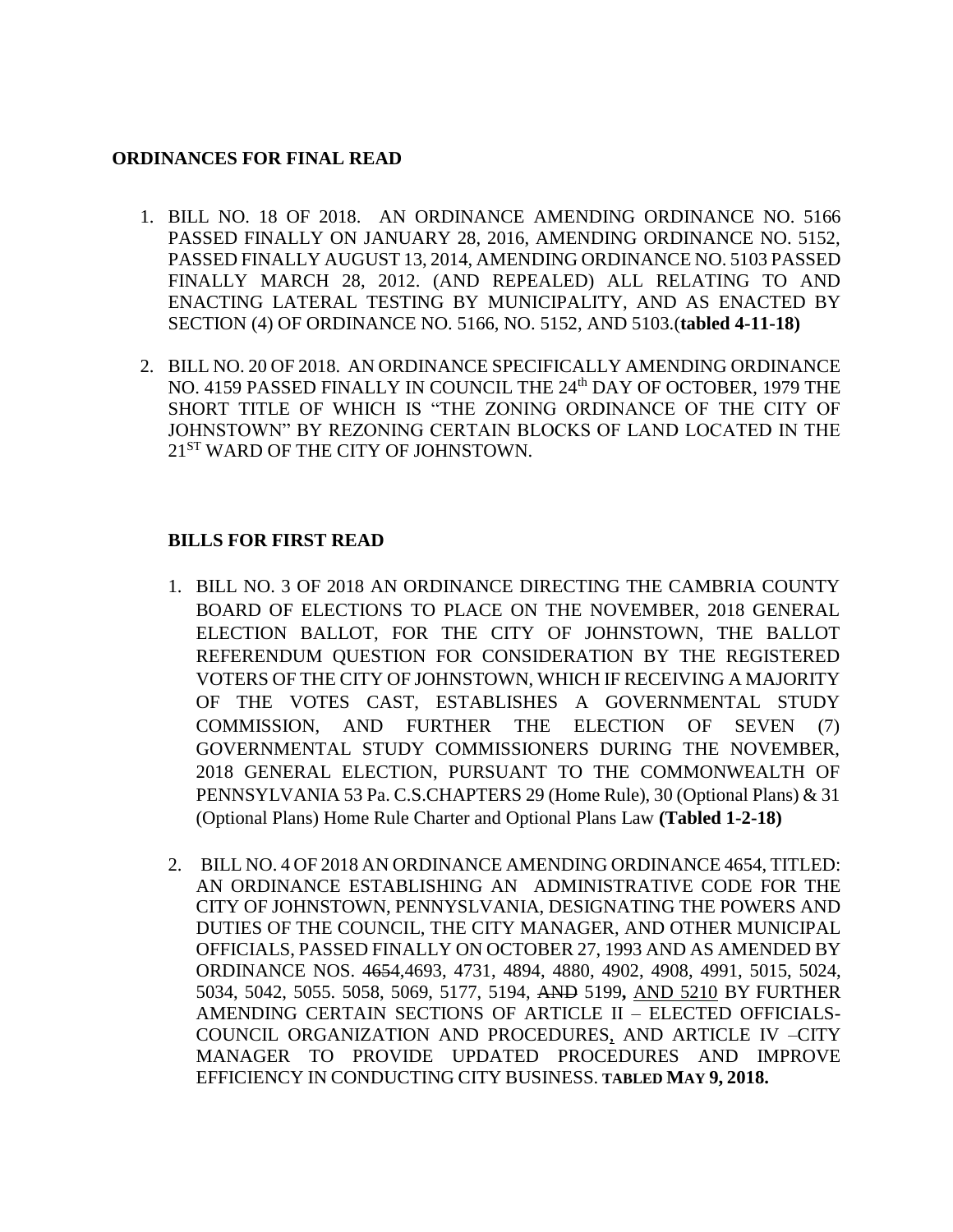- 3. BILL NO. 21 OF 2018 AN ORDNANCE FURTHER AMENDING ORDINANCE NO. 5152, PASSED FINALLY ON AUGUST 13, 2014, TITLED AN ORDINANCE OF THE CITY OF JOHNSTOWN, CAMBRIA COUNTY, PENNSYLVANIA, ADOPTING A SEWER USE ORDINANCE REQUIRING THE ELIMINATION OF OVERFLOWS, AND FURTHER REQUIRING TELEVISED AND/OR PRESSURE TESTING OF ALL REAL PROPERTY WITHIN THE STRUCTURE LOCATEDTHERON AND REMEDIATION OF ALL PRIVATE SIDE LATERAL LINES FAILING TO PASS SAID TESTS, IN THE EVENT SANITARY FLOWS EXCEED DEP-SPECIFIED DESIGN CRITERIA FOLLOWING PHASE COMPLETION OF CITY SEWER CONSTRUCTION, TO NOW FURTHER AMEND TO DELETE SECTION 2 TITLED UNLAWFUL CONNECTIONS; AND SECTION 15 TITLED PENALTIES, DUE TO LACK OF ENFORCEMENT, AND/OR SELECTIVE ENFORCEMENT AS WAS THE PURPOSE AND INTENT OF Ordinance No. 5152 when passed finally on August 13, 2014.\*
- 4. BILL NO. 22 OF 2018 AN ORDINACE OF THE CITY COUNCIL OF THE CITY OF JOHNSTOWN, PENNSYLVANIA, AMENDING ORDINANCE 5245 PASSED FINALLY ON DECEMBER 13, 2017, AMENDING ORDINANCE 5250 PASSED FINALLY ON MARCH 15, 2018, AMENDING ORDINANCE 5253 PASSED FINALLY ON MAY 9, 2018, CITY OF JOHNSTOWN BUDGET TOAMEND THE 2018 BUDGET TO PROPERLY ALLOCATE REIMBURSEMENT FUNDS IN 2018 UDAG BUDGET.\*

## **RESOLUTIONS;**

- 1. A RESOLUTION OF THE CITY COUNCIL OF THE CITY OF JOHNSTOWN, CAMBRIA COUNTY, PENNSYLVANIA DIRECTING THAT "REQUEST FOR PROPOSALS" BE PREPARED/DEVELOPED AND ADVERTISED SEEKING SUBMISSIONS FOR THE EXCLUSIVE A) RIGHTS FOR EVENT PROMOTIONS, B) SCHEDULING, C) STADIUM MANAGEMENT OPERATIONS AND D) CONCESSION OPERATIONS AT THE POINT STADIUM, E) INCLUDING WITH AN OPTION BEING AWARDED "NAMING RIGHTS" TO THE FACILITY (POINT STADIUM). (**tabled 4-11-18)**
- 2. A RESOLUTION OF THE CITY COUNCIL, OF THE CITY OF JOHNSTOWN, CAMBRIA COUNTY, PENNSYLVANIA, AUTHORIZING THE INTERIM CITY MANAGER TO EXECUTE A SALES AGREEMENT FOR THE PURCHASE OF CERTAIN PROPERTY REFERENCED HEREIN AS 722 BARCLAY STREET, FROM FIRST SUMMIT BANK IN AN AMOUNT NOT TO EXCEED \$6,000.00. (**tabled 5-9- 18)**
- 3. A RESOLUTION OF THE CITY COUNCIL, OF THE CITY OF JOHNSTOWN, CAMBRIA COUNTY, PENNSYLVANIA, AUTHORIZING THE INTERIM CITY MANAGER TO EXECUTE A SALES AGREEMENT FOR THE PURCHASE OF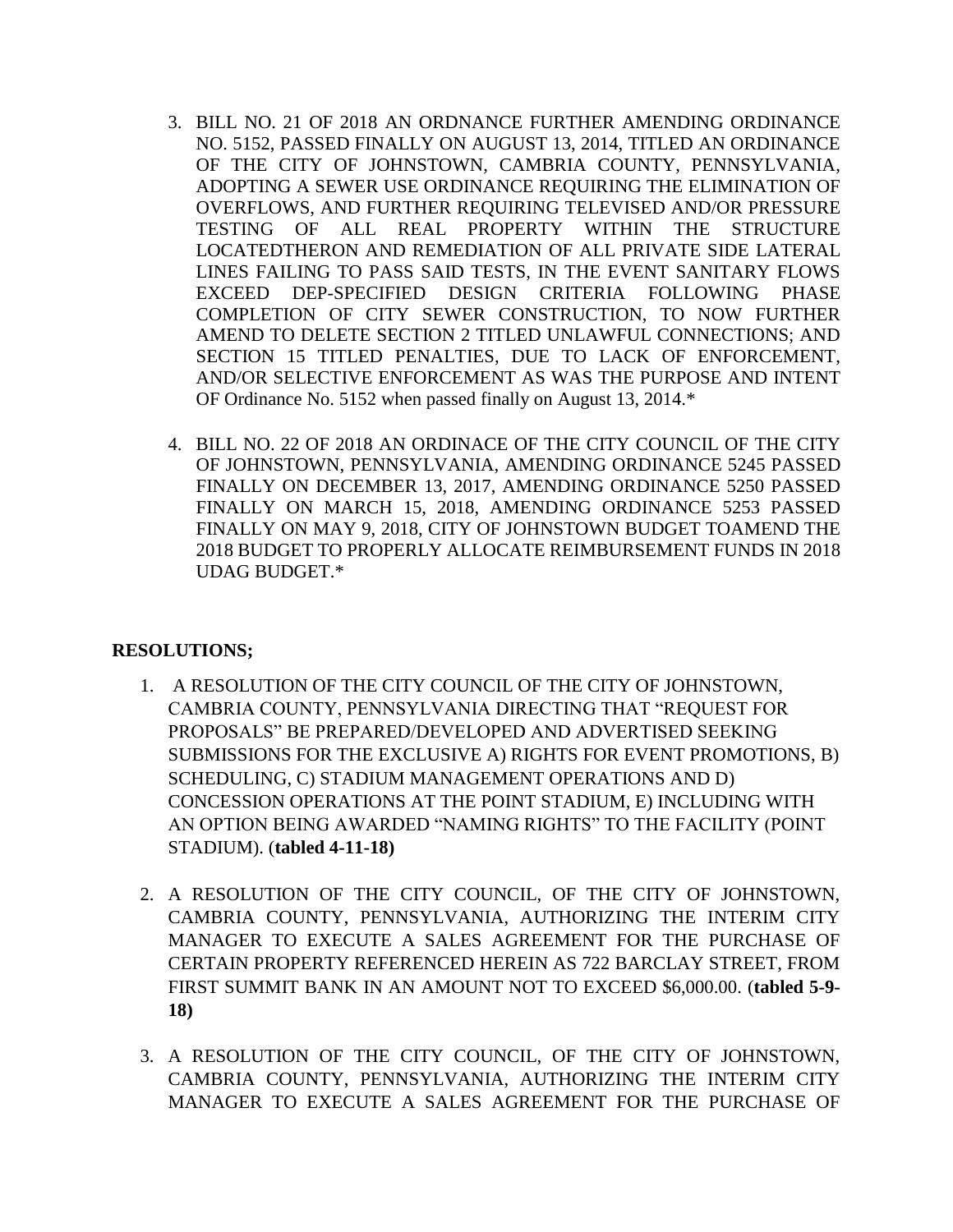CERTAIN PROPERTY REFERENCED HEREIN AS 722 BARCLAY STREET, FROM FIRST SUMMIT BANK IN AN AMOUNT NOT TO EXCEED \$6,000.00. \* (**Includes contingency of title search results)**

- 4. A RESOLUTION OF THE CITY COUNCIL OF THE CITY OF JOHNSTOWN, PENNSYLVANIA, AUTHORIZING AND DIRECTING THE CITY MANAGER TO AUCTION OFF THE FOLLOWING PUBLIC WORKS VEHICLE AND TRUCK BED.\*
- 5. A RESOLUTION OF THE CITY COUNCIL OF THE CITY OF JOHNSTOWN, CAMBRIA COUNTY PENNSYLVANIA AUTHORIZING THE CITY MANAGER TO INITIATE THE TRANSFER OF FUNDS FROM SALE OF PROPERTY & SUPPLIES ACCOUNT OF SCRAP METAL SALVAGE FROM THE PW HIGHWAY DEPT. TO BE TRANSFERRED INTO THE PUBLIC WORKS HIGHWAY VEHICLE MAINTENANCE/REPAIR ACCOUNT DETAILED BELOW:\*
- 6. A RESOLUTION OF THE CITY COUNCIL OF THE CITY OF JOHNSTOWN, CAMBRIA COUNTY, PENNSYLVANIA AUTHORIZING THE RETENTION OF AND HEREBY RETAINING WILLIAM G. BARBIN, ESQUIRE TO REPRESENT ALL NAMED RESPONDENTS OTHER THAN THE CITY SOLICITOR'S OFFICE IN THE MANDAMUS ACTION FILED IN THE COURT OF COMMON PLEAS OF CAMBRIA COUNTY, PENNSYLVANIA AT CIVIL ACTION NO. 2018-2244, AND FURTHER AUTHORIZING THE CITY MANAGER, MAYOR, AND ATTORNEY BARBIN TO TAKE ANY/ALL ACTIONS NECESSARY TO EFFECTUATE THE LEGAL DEFENSE OF SUCH RESPONDENTS DURING ANY PERIOD IN WHICH A DETERMINATION OF INSURANCE COVERAGE FOR THE CITY REMAINS PENDING, AND FOR ANY ADDITIONAL PERIOD OF TIME DEEMED APPROPRIATE BY THE CITY AND/OR ITS INSURANCE CARRIER THEREAFTER.\*
- 7. A RESOLUTION OF CITY COUNCIL, OF THE CITY OF JOHNSTOWN, PENNSYLVANIA AUTHORIZING THE CITY MANAGER AND CITY SOLICITOR TO EXECUTE THE ATTACHED SETTLEMENT AGREEMENT WITH EVERYTHING ICE PROPERTIES, INC. TO RESOLVE A TAX ASSESSMENT APPEAL REGARDING PROPERTY LOCATED AT 850 HORNER STREET JOHNSTOWN, PA 15902, AND TO TAKE ANY/ALL ACTIONS NECESSARY TO EFFECTUATE SAME.\*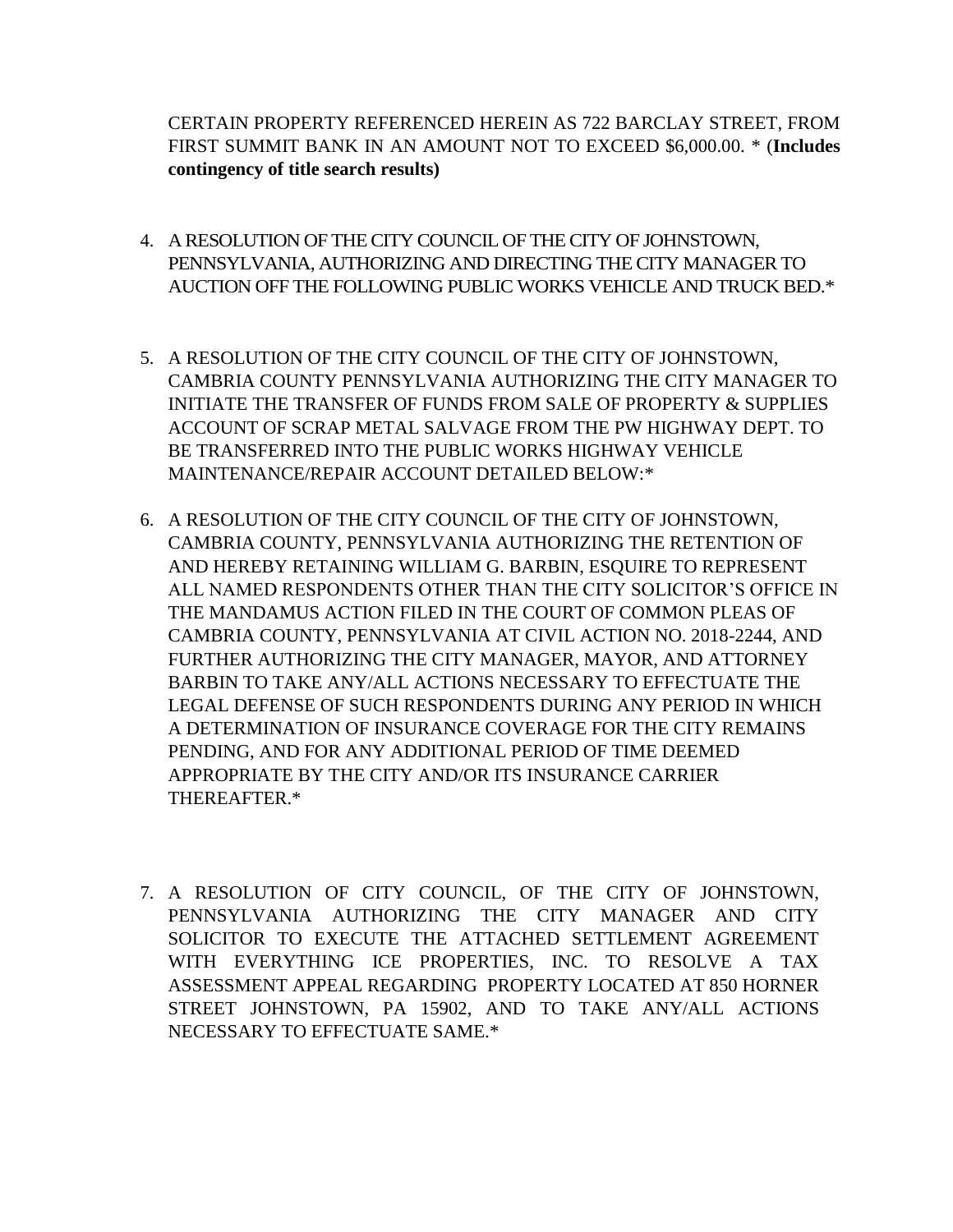- 8. A RESOLUTION OF THE CITY COUNCIL, OF THE CITY OF JOHNSTOWN, CAMBRIA COUNTY, PENNSYLVANIA, ACCEPTING THE PROPOSAL OF SARGENT'S GROUP, INC. FOR THE NAMING RIGHTS FOR THE POINT STADIUM AND FURTHER AUTHORIZING THE CITY MANAGER AND CITY SOLICITOR TO DEVELOP A FORMAL NAMING RIGHTS AGREEMENT IN FURTHERANCE OF SAME.\*
- 9. A RESOLUTION OF THE CITY OF JOHNSTOWN*, CAMBRIA* COUNTY, PENNSYLVANIA, AUTHORIZING, EMPOWERING AND DIRECTING THE PROPER OFFICERS OF THE GOVERNING BOARD TO APPOINT A LIAISON BETWEEN IT AND BERKHEIMER, THE DULY APPOINTED COLLECTOR OF LOCAL TAXES FOR THE DISTRICT, FOR THE EXPRESS PURPOSE OF SHARING CONFIDENTIAL TAX INFORMATION WITH THE DISTRICT FOR OFFICIAL PURPOSES.\*
- 10. A RESOLUTION**,** OF THE CITY COUNCIL OF THE CITY OF JOHNSTOWN, PENNSYLVANIA, APPROVING THE FY 2018 ANNUAL ACTION PLAN FOR THE COMMUNITY DEVELOPMENT BLOCK GRANT (CDBG) AND HOME INVESTMENT PERTNERSHIPS (HOME) PROGRAMS APPLICATIONS.\*
- 11. A RESOLUTION OF THE CITY COUNCIL OF THE CITY OF JOHNSTOWN, CAMBRIA COUNTY, PENNSYLVANIA AUTHORIZING AND DIRECTING THE CITY MANAGER AND CHIEF OF POLICE TO SIGN AN AGREEMENT and MEMORANDUM OF UNDERSTANDING, RESPECTIVELY WITH THE CAMBRIA COUNTY SPECIAL EMERGENCY RESPONSE TEAM ("CAMBRIA COUNTY SERT") FOR THE CITY OF JOHNSTOWN TO ACT AS A PARTICIPATING AGENCY FURNISHING LAW ENFORCEMENT MEMBERS FOR SERT TEAM ASSISTANCE TO LOCAL POLICE AND TO RECEIVE SPECIALIZED SERT TRAINING.\*
- 12. A RESOLUTION, OF THE CITY COUNCIL OF THE CITY OF JOHNSTOWN, CAMBRIA COUNTY, PENNSYLVANIA APPROVING THE AMENDMENTS TO THE FY 2015 AND FY 2017 CDBG PROGRAMS.\*
- 13. A RESOLUTION OF THE CITY COUNCIL, OF THE CITY OF JOHNSTOWN, CAMBRIA COUNTY, PENNSYLVANIA, AUTHORIZING THE INTERIM CITY MANAGER TO SUBMIT A GRANT APPLICATION TO THE SOUTHERN ALLEGHENIES PLANNING & DEVELOPMENT COMMISSION (SAPDC) FOR DESIGN AND ENGINEERING SERVICES FOR THE PROPOSED INCLINED PLANE PARK IN THE AMOUNT OF \$30,000.\*